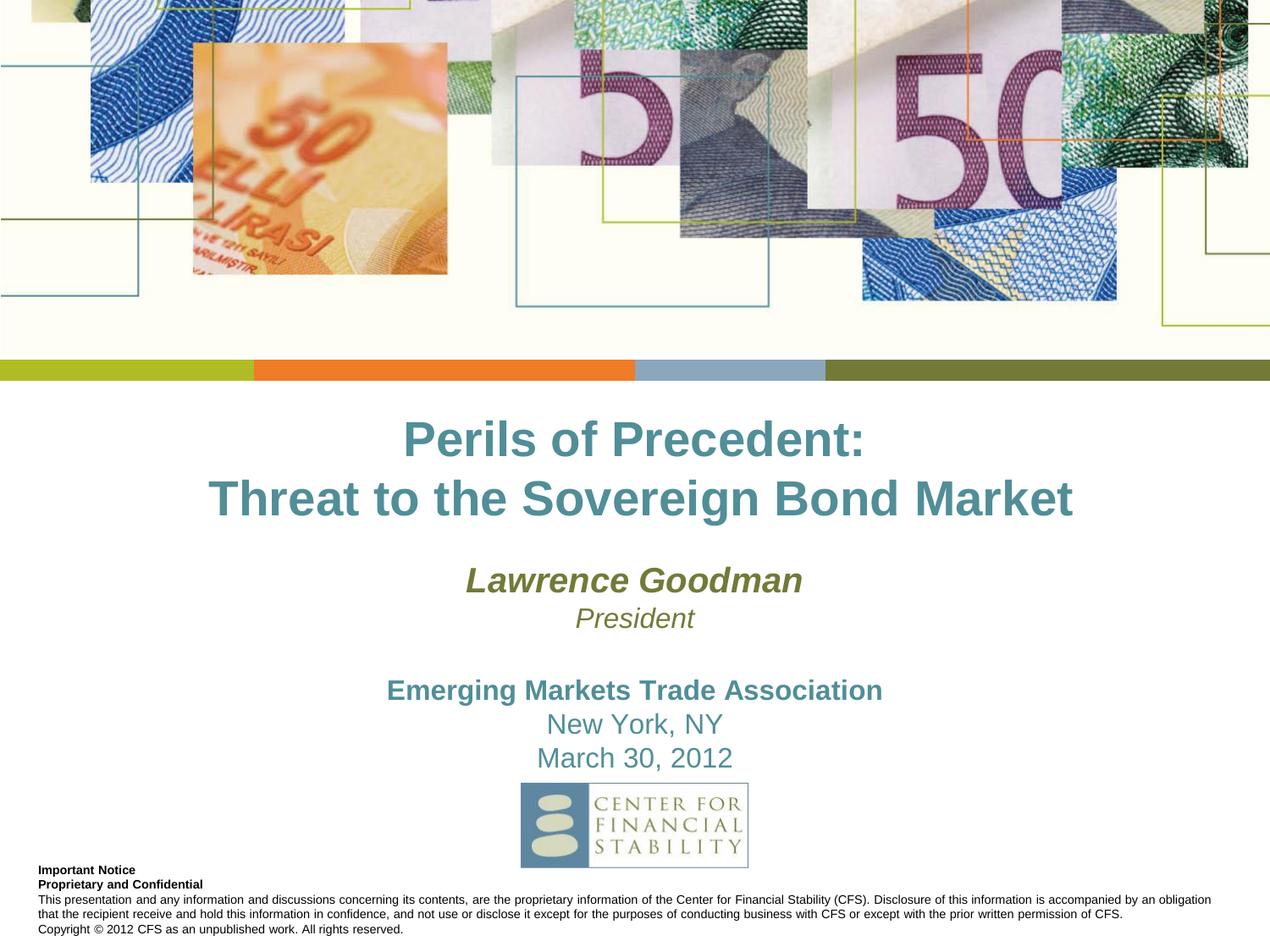

### **Key Themes**

**100** 

100

- **Sovereign debt crises**  are no longer reserve for emerging market economies.
- **A Pareto Optimal Approach**  to Sovereign debt is key for fairness to creditors and debtors.
- **Precedent matters** present debt disruptions and negotiations will vitally influence the future cost of capital – even in the US.

*"What happens in Athens or Buenos Aires does NOT stay in Athens or Buenos Aires."*

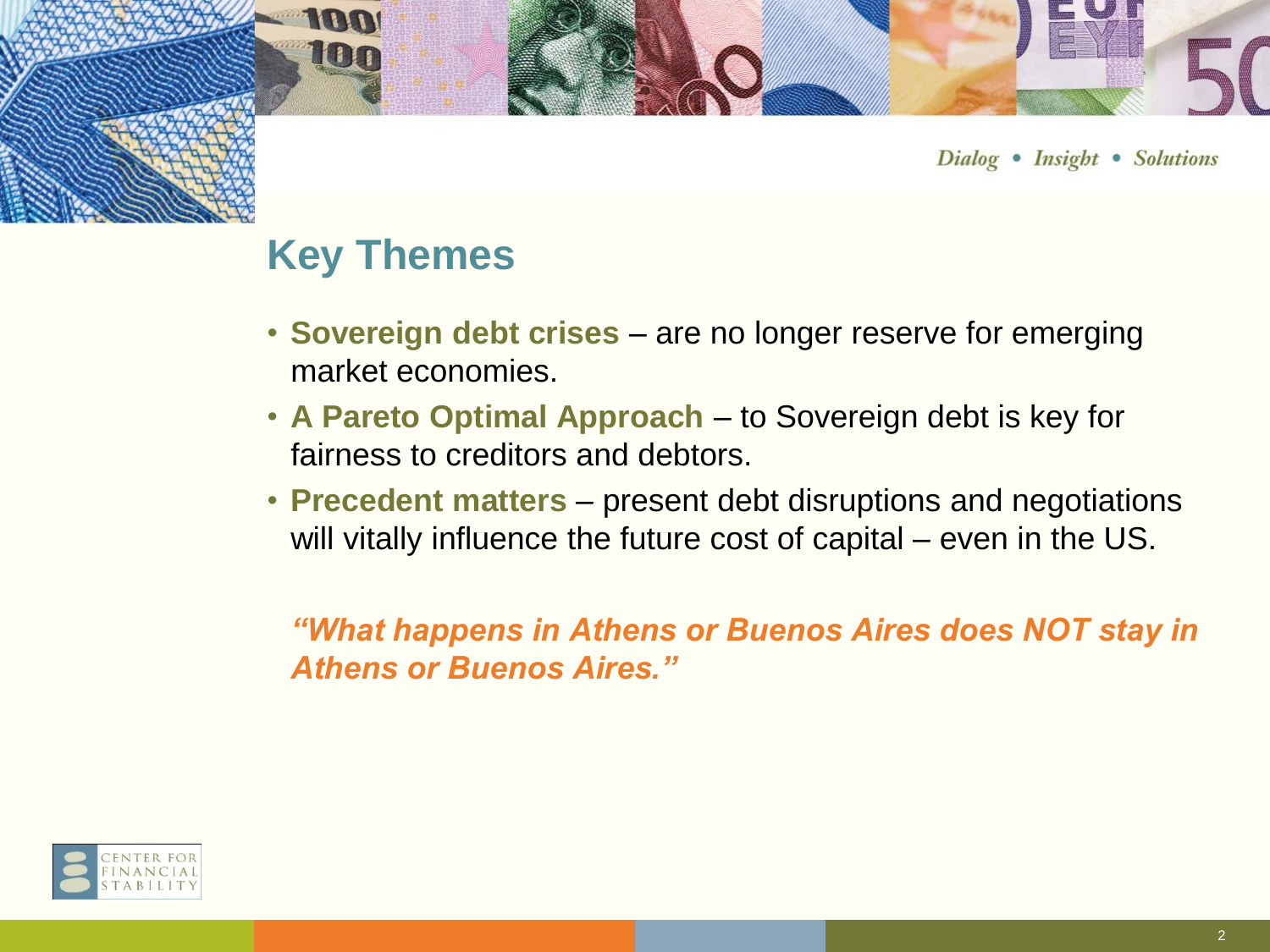

# **Sovereign Debt Management: Re-Gaining Direction**

**100** 

100



Source: Center for Financial Stability.

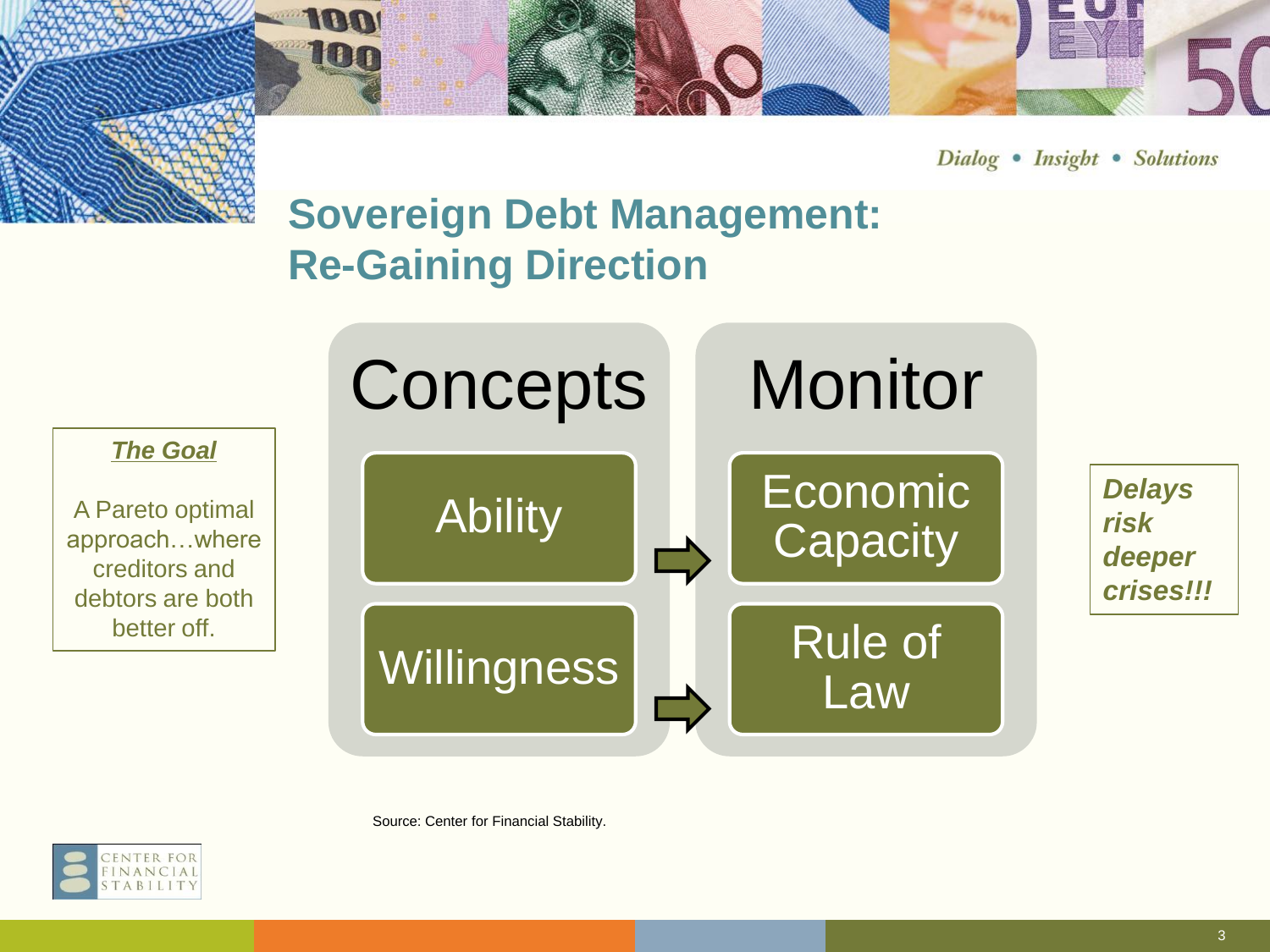

# **The Way Forward for Sovereign Debt Management**

**100** 

UOT

The Economic Subcommittee (ESC) to Bank Advisory Committees during the Brady Debt restructuring era provides a guidepost for:

1) identifying common ground for the benefit of creditors and debtors alike and

2) paving the way for **future** growth.

**Successes:** Brazil (1994), Chile (1988), Korea (1982 and 1997), Mexico (1990), and Poland (1994). **Missed Opportunities:** Argentina (2002), Ecuador

(1987,1995 and 2008), and Greece (???)

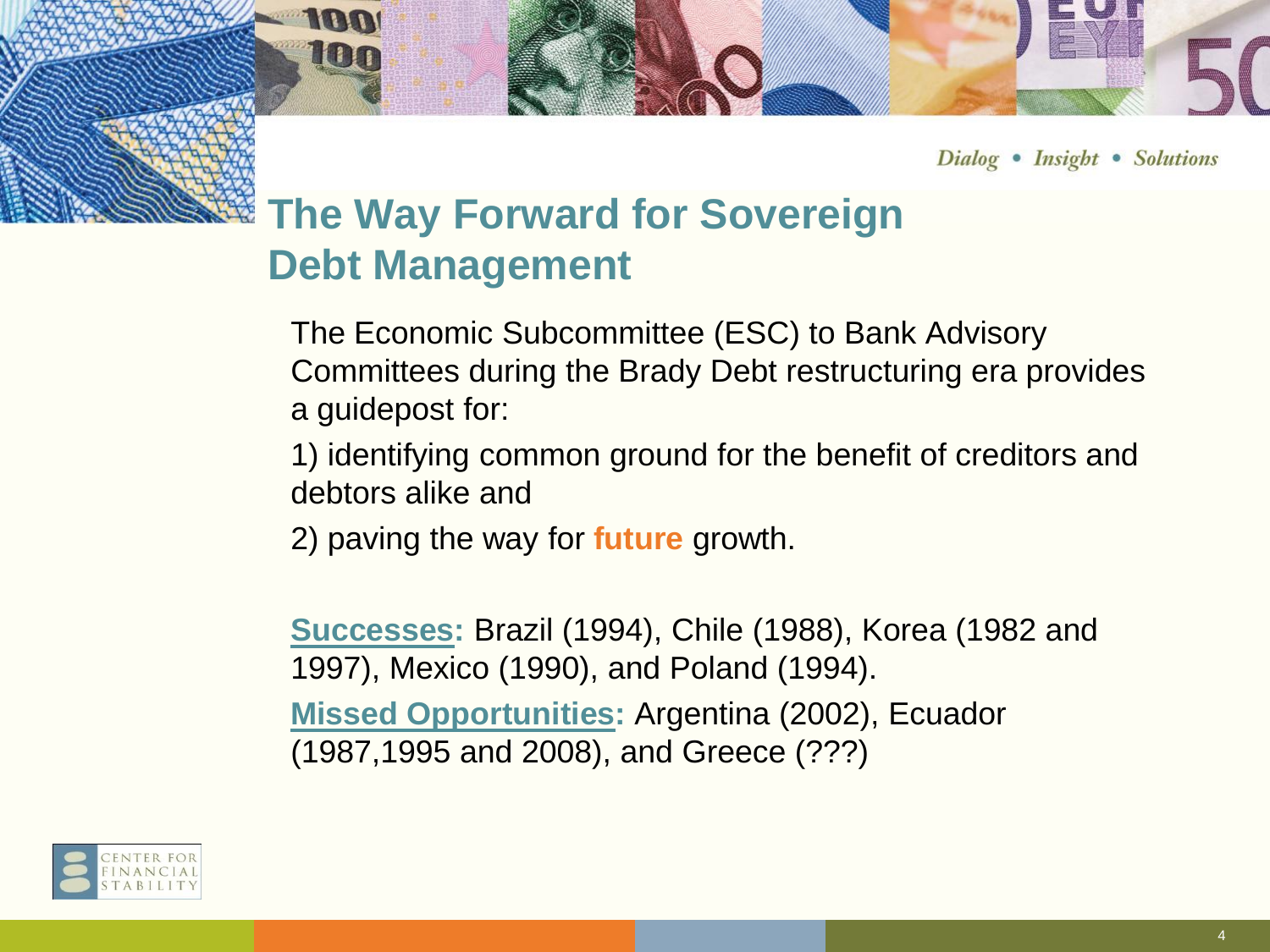## **Economic Capacity: Three Pronged Program**

#### **Substitute Math for Rhetoric**

**100** 

100

**Economics** - restoring growth for a long-term solution…fiscal, monetary and FX policies.

**Official Institutions**  highlighting available official resources to support and ensure implementation of a successful program.

**Finance** - identifying sustainable levels of debt and potentially needed support for banks. **Mobilize sovereign and private balance sheets.**



Source: Center for Financial Stability.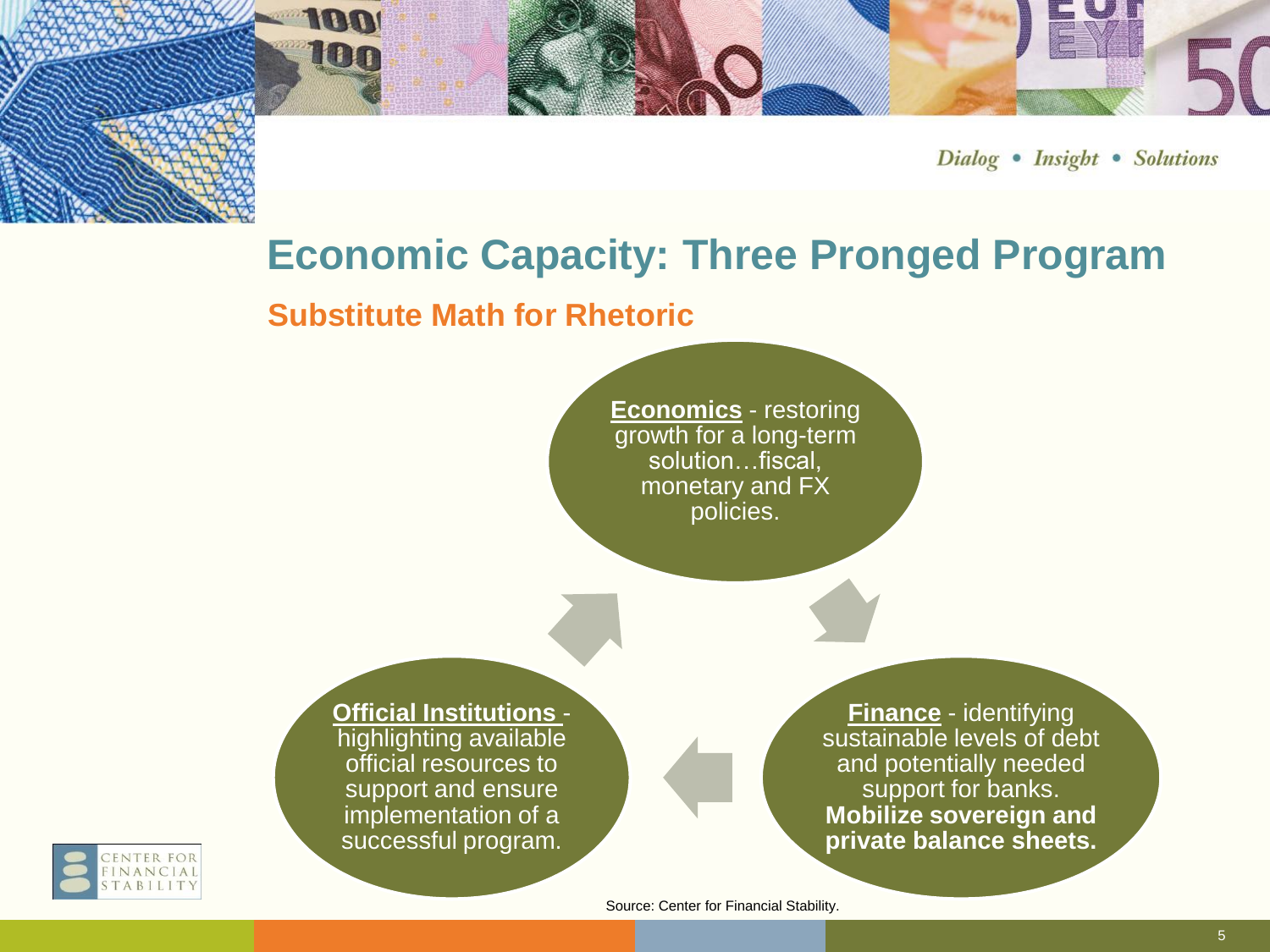

### **Estimate of Greek Debt Reduction on European Banks (as calculated by on June 24, 2011\*\*\*)**

| <b>Greek</b>                  | Losses by banks (EUR bn) |      |         | Impact on capital |  |
|-------------------------------|--------------------------|------|---------|-------------------|--|
| <b>Debt Reduction ---&gt;</b> | 20%                      | 40%  | 20%     | 40%               |  |
| Europe                        | 23.2                     | 46.4 | $-1.1%$ | $-2.2%$           |  |
| France                        | 9.3                      | 18.6 | $-1.9%$ | $-3.8%$           |  |
| Germany                       | 5.7                      | 11.4 | $-1.5%$ | $-2.9%$           |  |
| Italy                         | 0.8                      | 1.7  | $-0.2%$ | $-0.4%$           |  |
| <b>UK</b>                     | 2.7                      | 5.4  | $-0.4%$ | $-0.7%$           |  |

\*\*\* "Solving the Greek Crisis" – June 24, 2011, Center for Financial Stability.

Source: ECB, BIS Quarterly Review Database (June 2011) and Center for Financial Stability Inc.

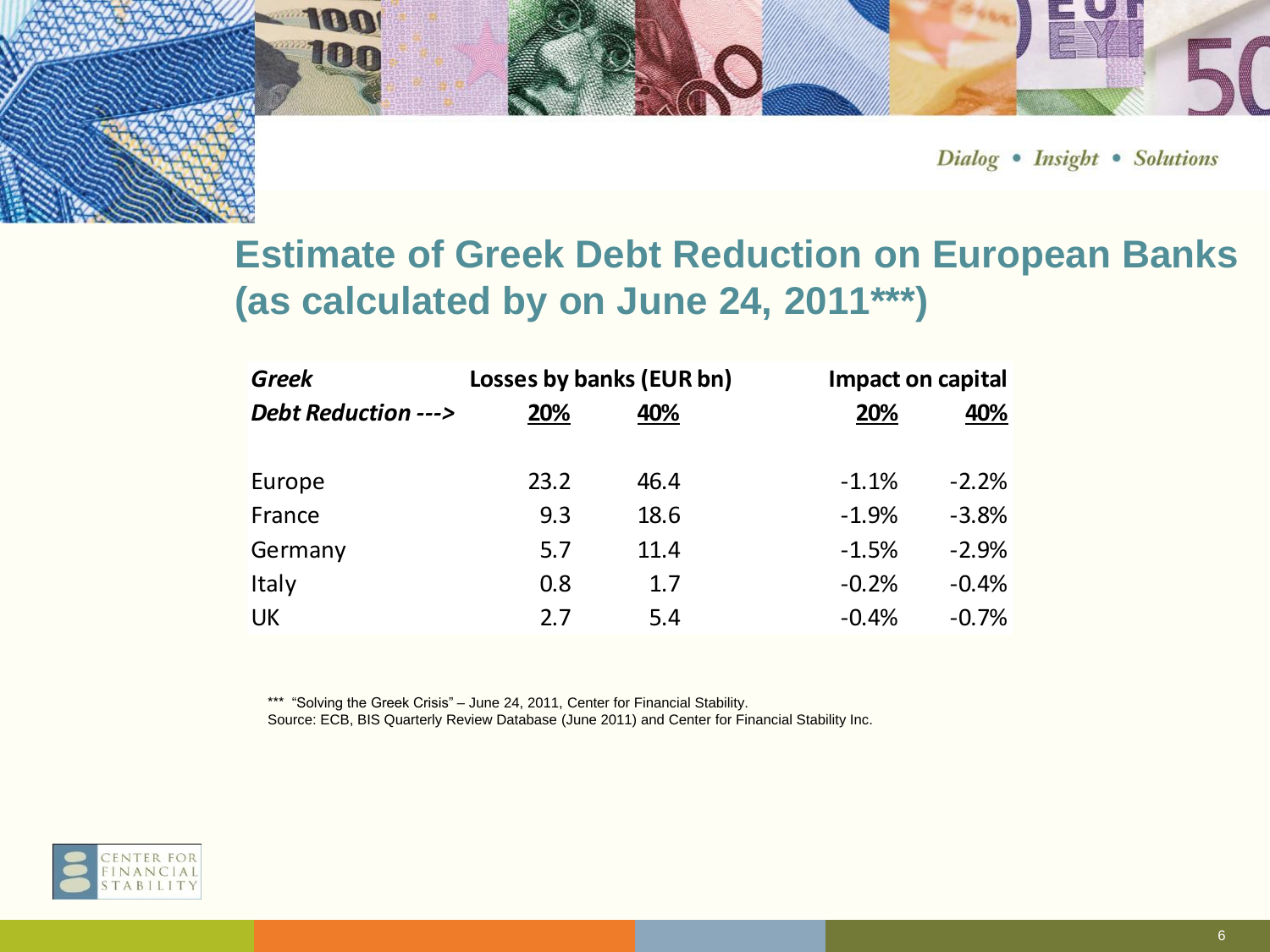### **The Next Stage: Currency Strains in the Euro**

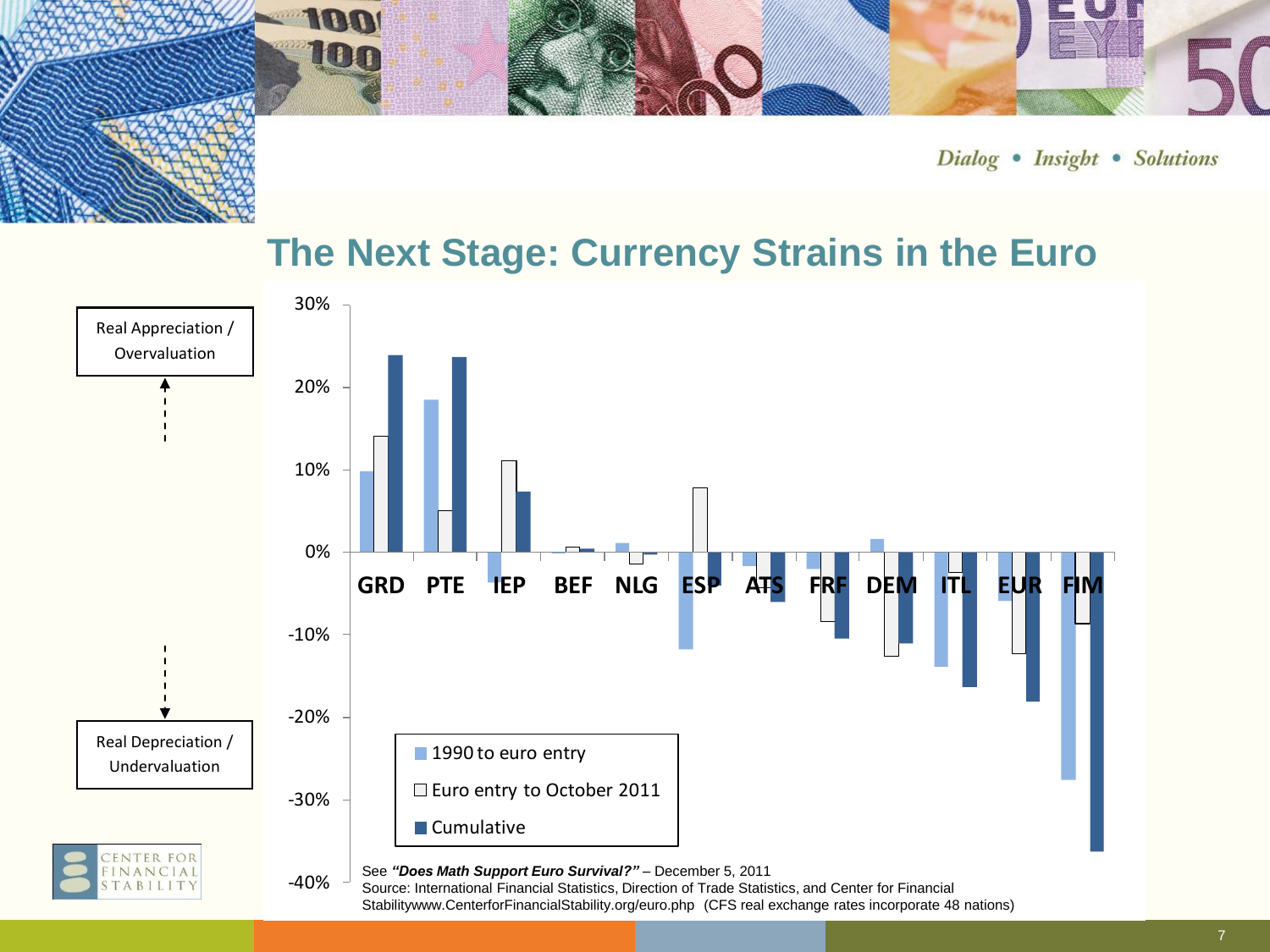

#### 20 **Willingness: CFS Rule of Law Index**

100

**HELL** 

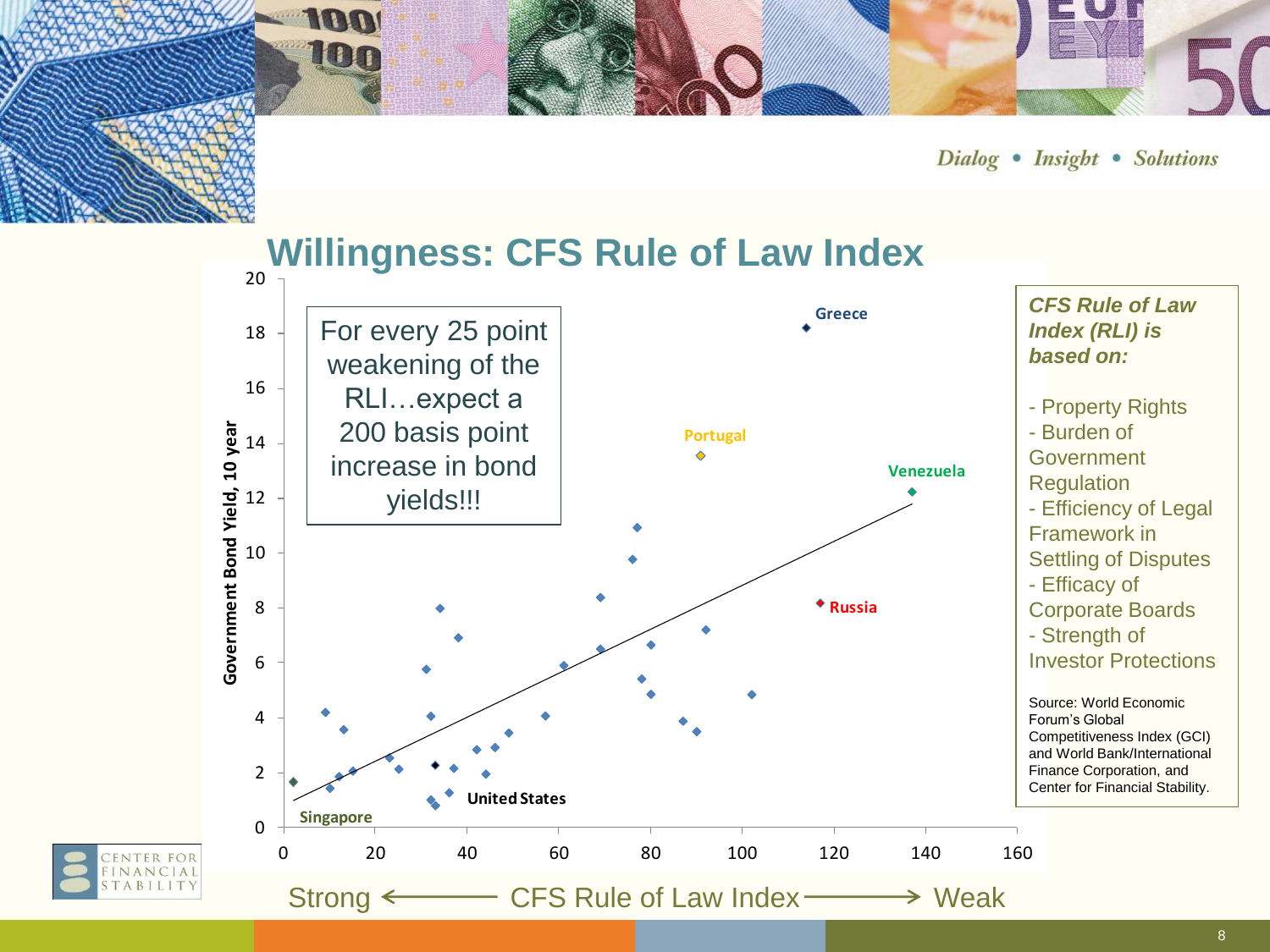### **Strength of US Institutions Helps Maintain Low Rates**





100

Source: US Treasury, Datastream, and Center for Financial Stability.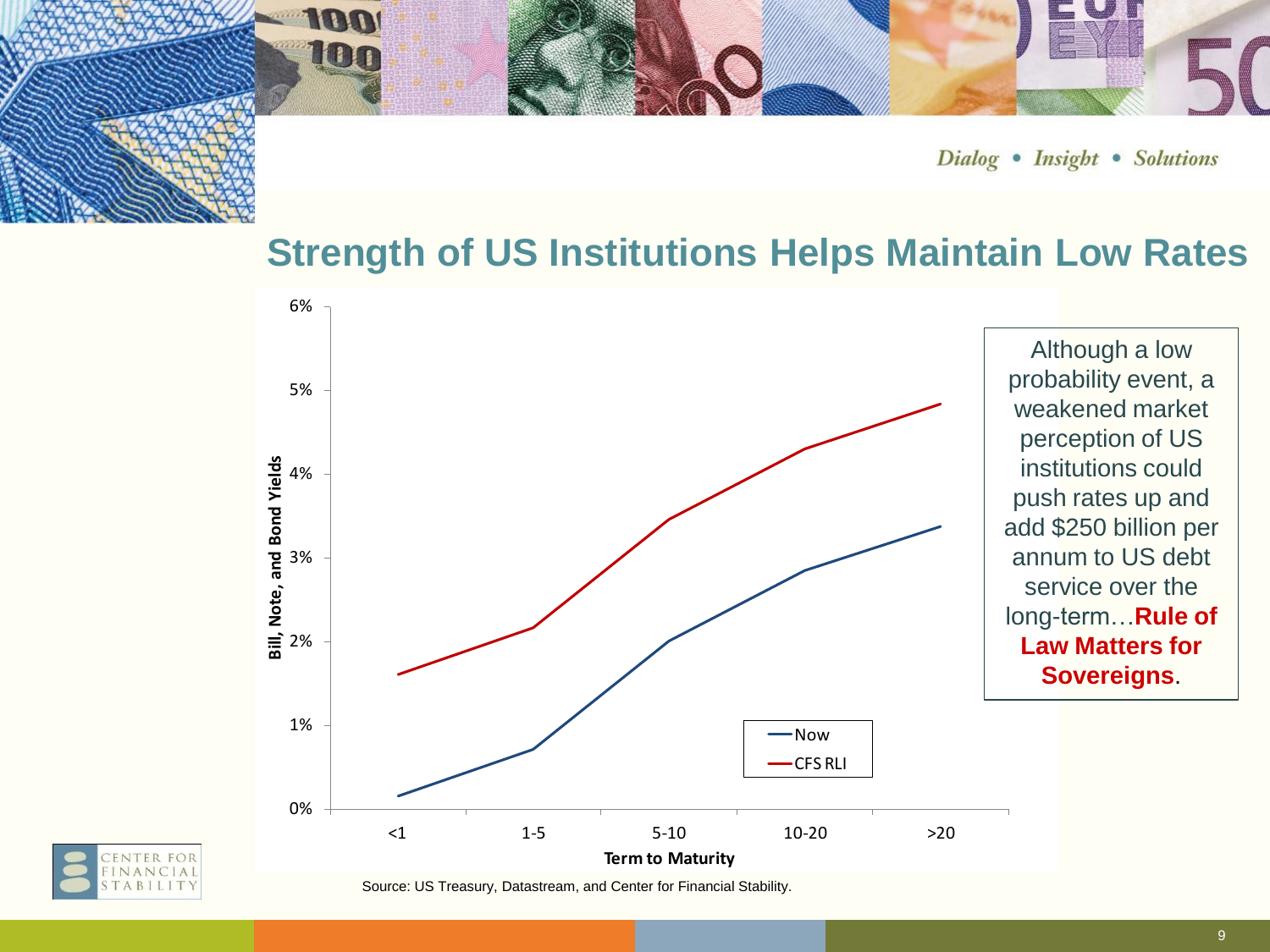

## **Concluding thoughts…**

**100** 

**HILLE** 

- **Sovereign debt negotiations** must more readily incorporate a nation's ability to pay.
- Enforcement of the **Rule of Law** will reduce the need for debt restructuring and hasten fair exchanges when needed.
- Together these measures will facilitate **capital formation** and keep the cost of capital low – globally.